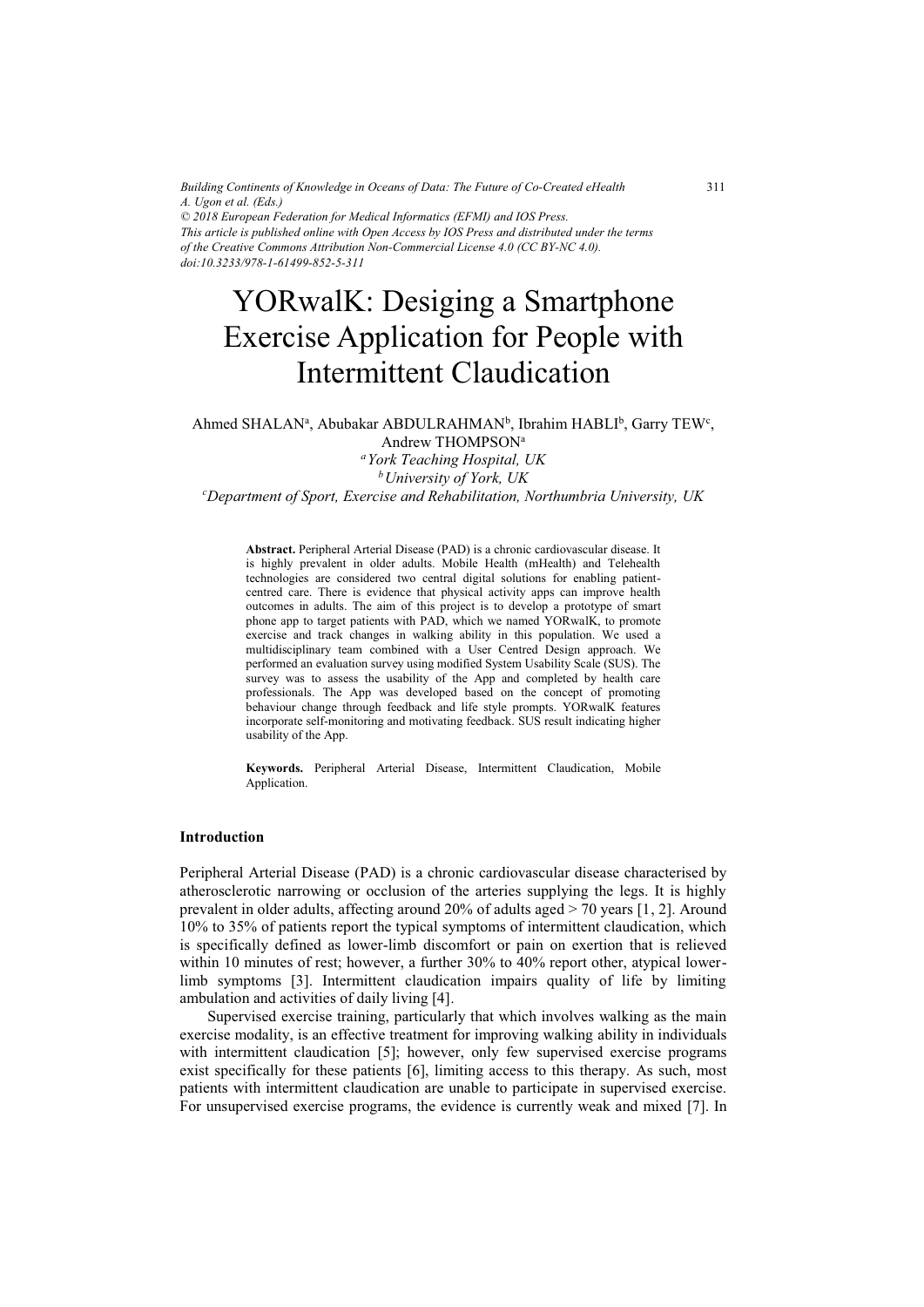particular, a lack of sufficient motivation and pain has been cited as major barriers to participation in self-managed exercise [8].

Mobile Health (mHealth) and Telehealth technologies are considered two central digital solutions for enabling patient-centred care [9]. By offering timely, personalised and interactive access to health data and services, a primary aim is to empower patients to take a more engaged role in their care process and improve the quality of the coordination of care between patients and carers. In particular, the number of mHealth apps that support self-management and self-monitoring has increased significantly. It was estimated that, by 2017, 65% of these apps will focus on capturing and communicating data to measure patient conditions, with emphasis on managing chronic diseases [9].

Claims concerning the benefits of these digital technologies have to be supported by the necessary evidence of efficacy, cost-effectiveness, usability, safety and security. In terms of efficacy, the systematic review of Schoeppe et al. provided modest evidence from 13 studies that physical activity apps can improve health outcomes in adults, with efficacious interventions including goal-setting, self-monitoring and performance feedback in the app design [10]. However, none of the studies in this review included people with intermittent claudication or mHealth apps specific to this population. The aim of this paper is to develop a prototype of such an app, which we named YORwalK, to promote exercise and track changes in walking ability in this population. The app development process and the preliminary evaluation is described herein.

# **1. Methods**

At the initial stage, the user requirement of the project was collected using the User Centred Design approach [11]. A Multidisciplinary Team (MDT) formed of two vascular surgeons, two software engineers and an Exercise and Health Sciences researcher were arranged for regular meetings to formulate the requirements and app specification. The system was implemented using the Android platform with the Android Studio version 2.3.3 which is recommended by Google as an Integrated Development Environment (IDE). The user interface was implemented using the final prototype developed based on the feedback from the MDT of the project. Continuous refactoring and testing was done on the code to ensure that it meets the design, standards and user requirements.

We performed an evaluation survey using modified System Usability Scale (SUS) [12]. The survey was to assess the usability of the App. In this cross sectional survey, we targeted random health care staff in York hospital. It has been performed over a week. All candidates had unstructured interview by one of the development group to explain the specification the app. Each candidate was given at least 10 minutes to use the app and explore its specifications and was asked to complete a modified SUS and to give feedback on aspects of improvements needed on the app.

# **2. Results**

A document containing the list and description of the system requirements specification was submitted to the MDT for review (see Table1 for an example requirement). For the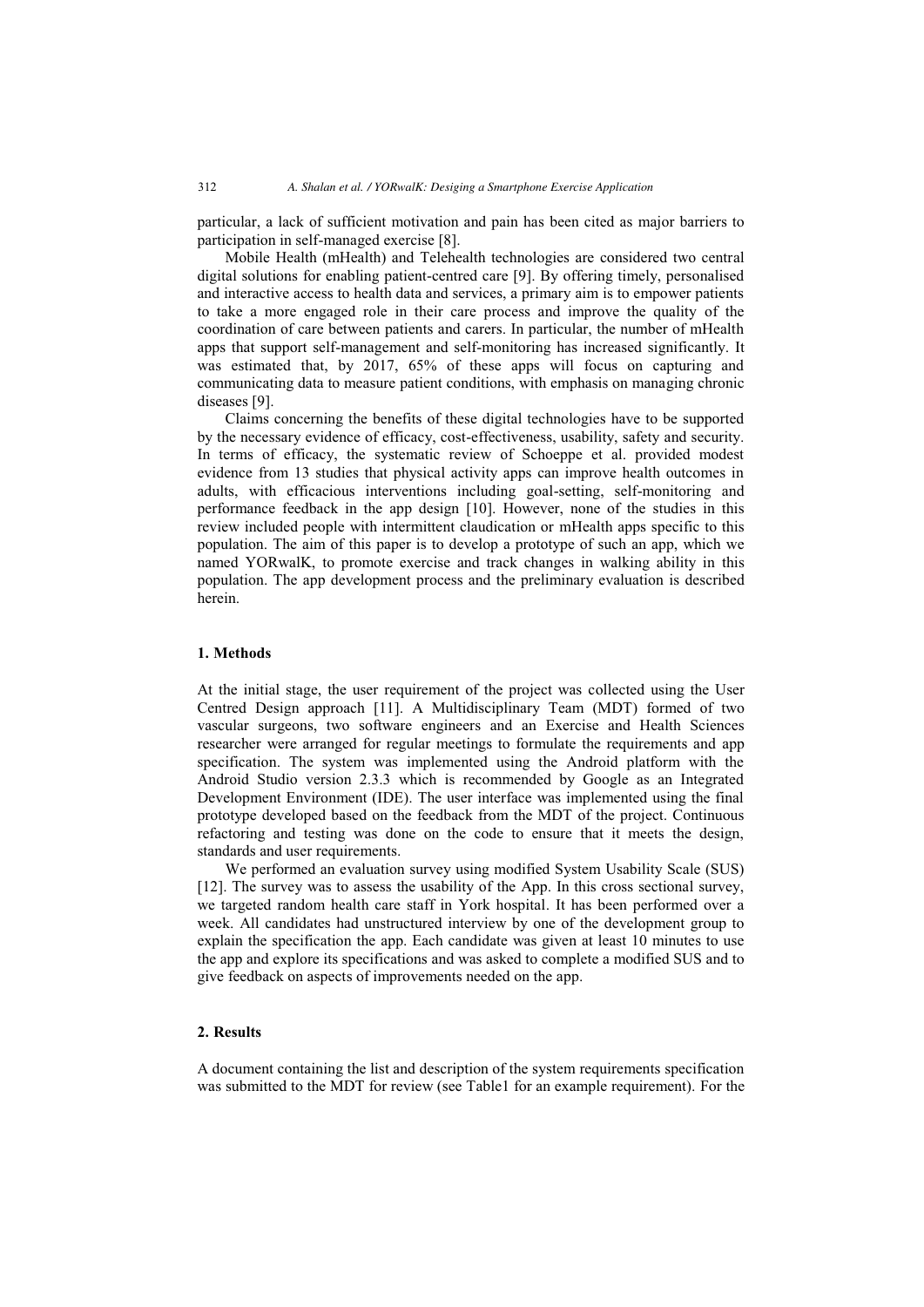app design, various software engineering best practices, guidelines and standards were used to ensure that the app meets the requirements, ensure that usability is achieved. This includes the NHS Digital's SCCI 0129 [13], the Google's Android User Interface Guidelines [14], and the NHS Digital's Common User Interface Design Guidelines [15]. The following artefacts were produced as part of the design process:

- - Use Cases: describing the interactions between the user and the App. A use case diagram was developed using the user requirements specified above.
- $\bullet$  System Architecture: Model-View-Presenter (MVP) architecture was used for the system architecture. This architecture is recommended by Google as most of the Android components and libraries were created using the MVP approach.
- - Database Architecture: a SQLite Database as the recommended database for Android was used to achieve data persistence.
- - Activity Flow Design: The Activity flow shows all the activities of the system and how they interact with each other, modelling the manner in which a user navigates from one screen to the other.
- $\bullet$  Class Diagram: It is a detail list of the classes representing the Model component of the project. These classes are part of the business logic and are used to hold data that is fetched from the database as well as the data from the presenter. This includes the user data such as age, height and weight, daily activity and six-minutes walking test classes.
- - Flow of Control: describing the sequential flow of data for each process in the App. The diagram details how the data is processed when a condition is true or false.

| <b>Customer</b><br><b>Requirement</b><br><b>Identifier</b> | <b>Software</b><br><b>Requirement</b><br><b>Identifier</b> | <b>Requirement Description</b>                                                                   |
|------------------------------------------------------------|------------------------------------------------------------|--------------------------------------------------------------------------------------------------|
| RQ-001.006                                                 |                                                            | The system shall provide the ability to automatically monitor user's<br>walking behaviours       |
|                                                            | RO-001.006.027                                             | The system shall automatically and continuously measure the user's<br>normal walking behaviours. |
|                                                            | RO-001.006.028                                             | The system shall persist this information daily.                                                 |
|                                                            | RO-001.006.029                                             | The system shall calculate the average number of steps after seven<br>days                       |
|                                                            | RO-001.006.030                                             | The system shall set the average number of steps plus 500 steps as<br>the user's initial target. |
|                                                            | RO-001.006.031                                             | The system shall notify the user of the new target.                                              |

**Table 1**: Subset of Requirements Specification

The delivered system comprises the App in Application Package Kit (APK) format which is the file format that is recognised by the Android Operating System. The App was delivered in the Alpha state and its features and functions satisfy the user requirement. The features of the App delivered are described in detail below:

- Daily Activity: This consists of a step counter sensor, progress bar, a step counter display and a rating bar (Figure 1). The step counter sensor detects when the user makes a step, the progress bar shows the percentage progress based on the user's target, the step counter display shows the total number of steps taken by the user and the rating bar shows the rating percentage based on the user target. The step counter has a delay when displaying the number of steps. This is because the step sensor combines and processes steps together instead of reporting them individually; it returns an aggregated number of steps. The rating bar displays a star for each 20% progress completed of a target.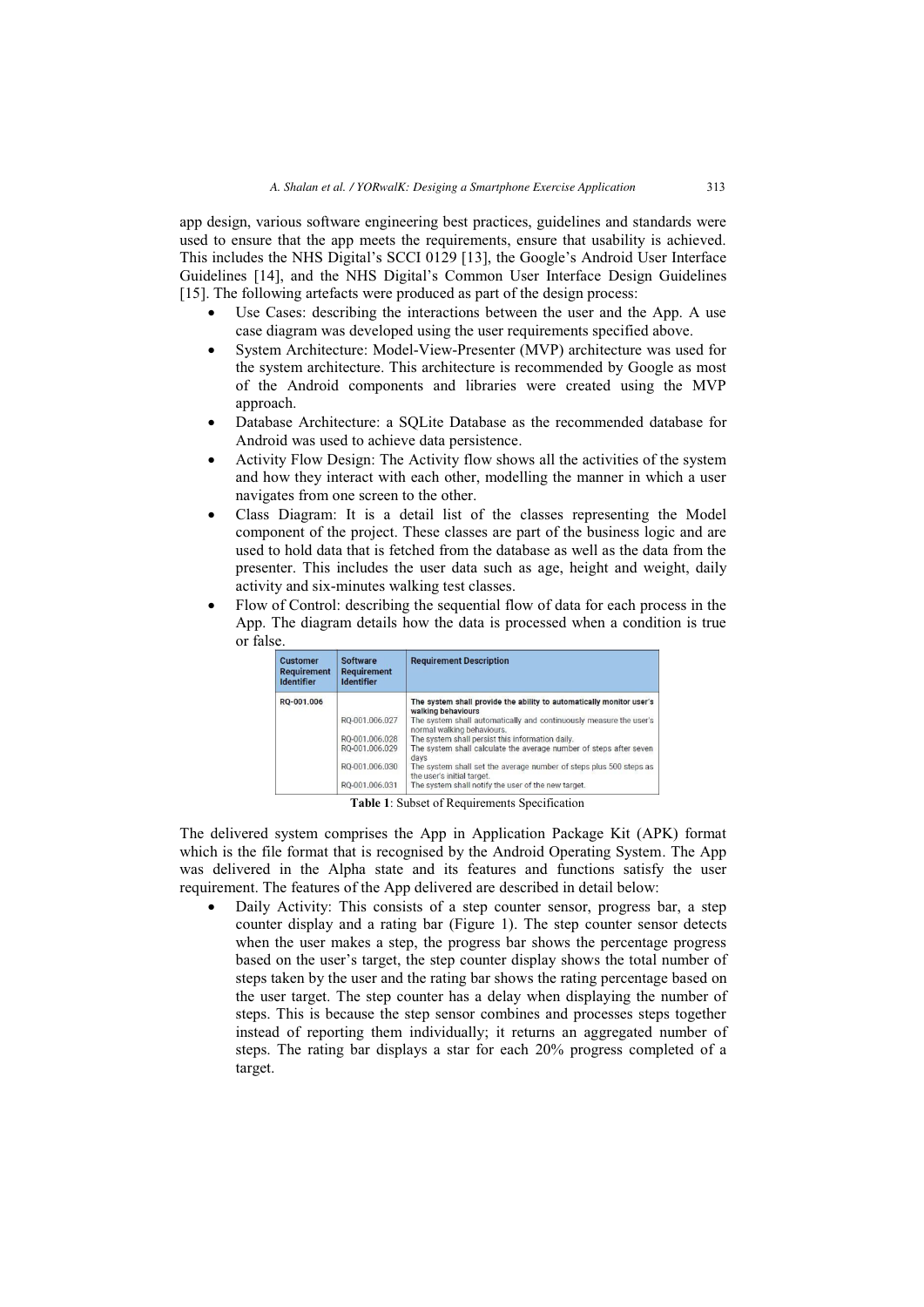

- - The Six-minute Walking Test: This feature uses the same step sensor in the daily activity feature. The Six-minutes Walking Test comprises the walk test instruction pages, the initial countdown of 3 seconds before starting the walk test, the 6 minutes countdown timer, the pain button, the summary of completed walk test and the report (weekly and monthly). The instruction pages details the procedure of how, when and where to perform the test as well as its objectives. The pain button is provided as an option for the users to indicate when they first experience a leg pain. This helps the App to determine the pain free walking distance. The summary of the walk is displayed at the end of the walk.
- -• The Report Feature: This feature as shown in Figures 2 and 3 is used to track all the activities (daily activity and Six-minutes walking test) done by the user. The reports are represented in bar graphs and line graphs. The weekly report is displayed in a bar chart while the monthly report is displayed in a line chart. The bar and line graphs allows scrolling to see previous and later reports. The reports can also be viewed in landscape in order to have a bigger and better analysis of the graphs.

Finally, 21 health care professional including nurses and doctors had completed the survey. All health care professional worked on surgical inpatient ward and have experience of working with elderly patients. The SUS methodology was used to calculate the score [12]. The mean score was 83.3 (9.6 SD) indicating higher usability of the App.

### **3. Discussion and Conclusion**

The concept of this app is to promote behaviour change through feedback and lifestyle prompts. This concept is supported by results from meta-analysis which showed interventions to increase physical activity among elderly patients have larger effect when they targeted only activity behaviour, excluded general health education, incorporated self-monitoring, used centre-based exercise, and recommended moderate intensity activity [16]. This contrasts to an app developed by Stanford VascTract [17] which has concentrated on data collection and used as research tool. YORwalK is designed using patient centred concept to achieve its planned goals.